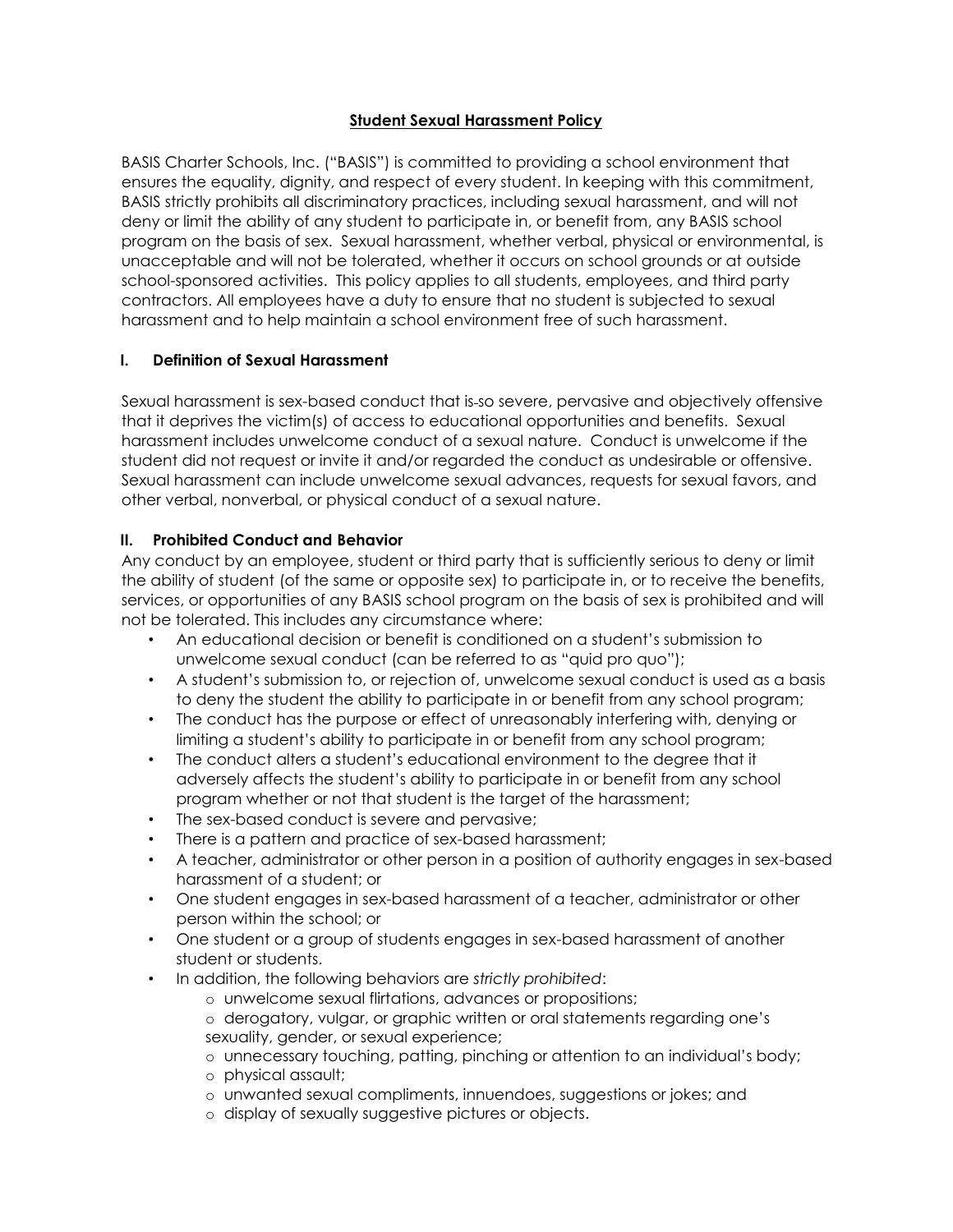## **III. Sexual Harassment Training**

Students and staff shall receive annual training on this policy from a designated staff person. The training will include an approved, age-appropriate, professional presentation for students regarding sexual harassment and how to recognize it. The training will also include information on when, how, where and to whom to report and grieve incidents of sexual harassment. Parents and/or Guardians may request a copy of the presentation from the front office at their student's school. School administrators and staff are trained on this policy and mandated reporting obligations that may arise in connection with certain sex-based conduct.

## **IV. Sexual Harassment Grievance Procedures**

A. **How to File a Complaint.** A Complaint may be verbal or written and need not be on a particular form. There are forms available at the Front Office of the School for students to report allegations of sexual harassment. These forms may be filled out anonymously. The complainant or their parent and/or guardian may file a complaint with the Title IX Coordinator directly, whose contact information is included below. Any teacher or employee of the School who either reasonably believes a student has been harassed based on sex or who receives a complaint or notice of harassment, must immediately report the alleged behavior or notice to the Head of School. All complaints, reports, or notices of suspected, observed or experienced sexual harassment reported to the School shall be reported to/filed immediately with the Title IX Coordinator. Failure to comply with this Policy shall be grounds for disciplinary action, up to and including termination.

> Shannon Chavez Director of Compliance BASIS.ed 7975 N. Hayden Rd, Ste. B202 Scottsdale, AZ. 85258 (480) 289-2088

B. **Initial Review of Allegations.** Upon receipt of information of a complaint of sexual harassment the school will take prompt steps to investigate. The school will contact the Parent and/or Guardian of the complainant to explain that an investigation is being initiated and provide the contact information for the Title IX Coordinator should the Parent and/or Guardian have any questions. The Title IX Investigator and/or Title IX Coordinator designee (referred to herein as "Title IX Investigator") will discuss the alleged harassment with the complainant and the actions the complainant is seeking in response to the harassment. The Title IX Investigator will also provide written notice to the respondent's Parent and/or Guardian.

### C. **The Investigation.**

1. **In General.** Every instance of sexual harassment of which the school has notice shall be promptly investigated by the Title IX Investigator and may be reported to the local police department for independent investigation depending upon the nature, frequency, and severity of the alleged conduct. If deemed appropriate based on the circumstances, the Title IX Investigator may take interim measures during the investigation to protect the complainant which may include, but are not limited to, segregating the respondent from the complainant, placing the respondent (if a staff member) on leave, etc. Whenever possible, the complainant shall not be removed from class or an activity, and the respondent will be separated from the complainant, and if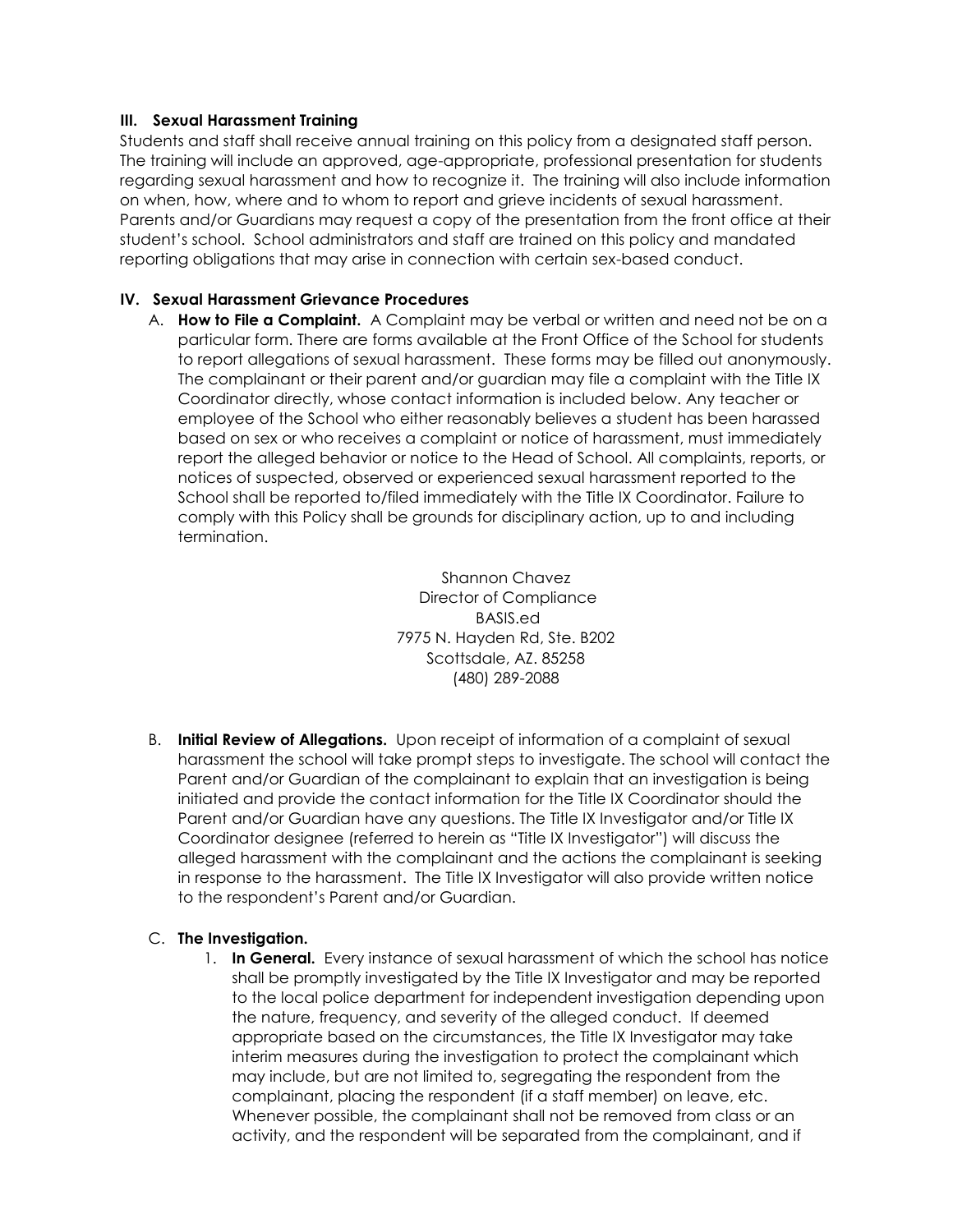appropriate, other students. Responsive measures will be designed to minimize, as much as possible, the interruption of or deprivation of access to education for the Parties. The investigation will be grounded in reasonableness and the school will have flexibility to determine appropriate responses. The Title IX Investigator will maintain on-going contact with the Parties throughout the course of the investigation.

- 2. **Limited Confidentiality***.* The Title IX Investigator will make every effort to keep the investigation and the parties thereto, including witnesses, confidential, except as necessary to carry out the investigation. Anonymity cannot be guaranteed.
- 3. **Factors for Consideration.** Factors that may be considered during the investigation include the following:
	- *The degree to which the conduct affected one or more students' education.* A hostile environment can occur even if the harassment is not targeted specifically at the individual complainant.
		- o For example, if a student, group of students, or a teacher regularly directs sexual comments toward a particular student, a hostile environment may be created not only for the targeted student, but also for others who witness the conduct.
	- *The type, frequency, and duration of the conduct*. The more severe the conduct, the less the need to show a repetitive series of incidents; this is particularly true if the harassment is physical. A single or isolated incident of sexual harassment may, if sufficiently severe, create a hostile environment.
	- *The identity of, and relationship between, the alleged harasser and the subject or subjects of the harassment*.
		- o For example, due to the power a teacher has over a student, sexually-based conduct by a teacher toward a student is more likely to create a hostile environment than similar conduct by another student.
	- *The number of individuals involved*. Sexual harassment may be committed by an individual or a group.
	- *The age and sex of the respondent and the subject or subjects of the harassment.* 
		- o For example, in the case of younger students, sexually-harassing conduct is more likely to be intimidating if coming from an older student.
	- *The size of the school, location of the incidents, and context in which they occurred.* Harassing conduct occurring on a school bus may be more intimidating than similar conduct on a school playground because the restricted area makes it impossible for students to avoid their harassers.
	- *Other incidents at the school.* A series of incidents at the school, not involving the same students, could, if taken together, create a hostile environment, even if each incident by itself would not create a hostile environment.
	- *Incidents of gender-based, nonsexual harassment.* Acts of verbal, nonverbal or physical aggression, intimidation or hostility based on sex, which do not involve sexual activity or language, can be considered in combination with incidents of sexual harassment to determine if the incidents of harassment create a sexually hostile environment.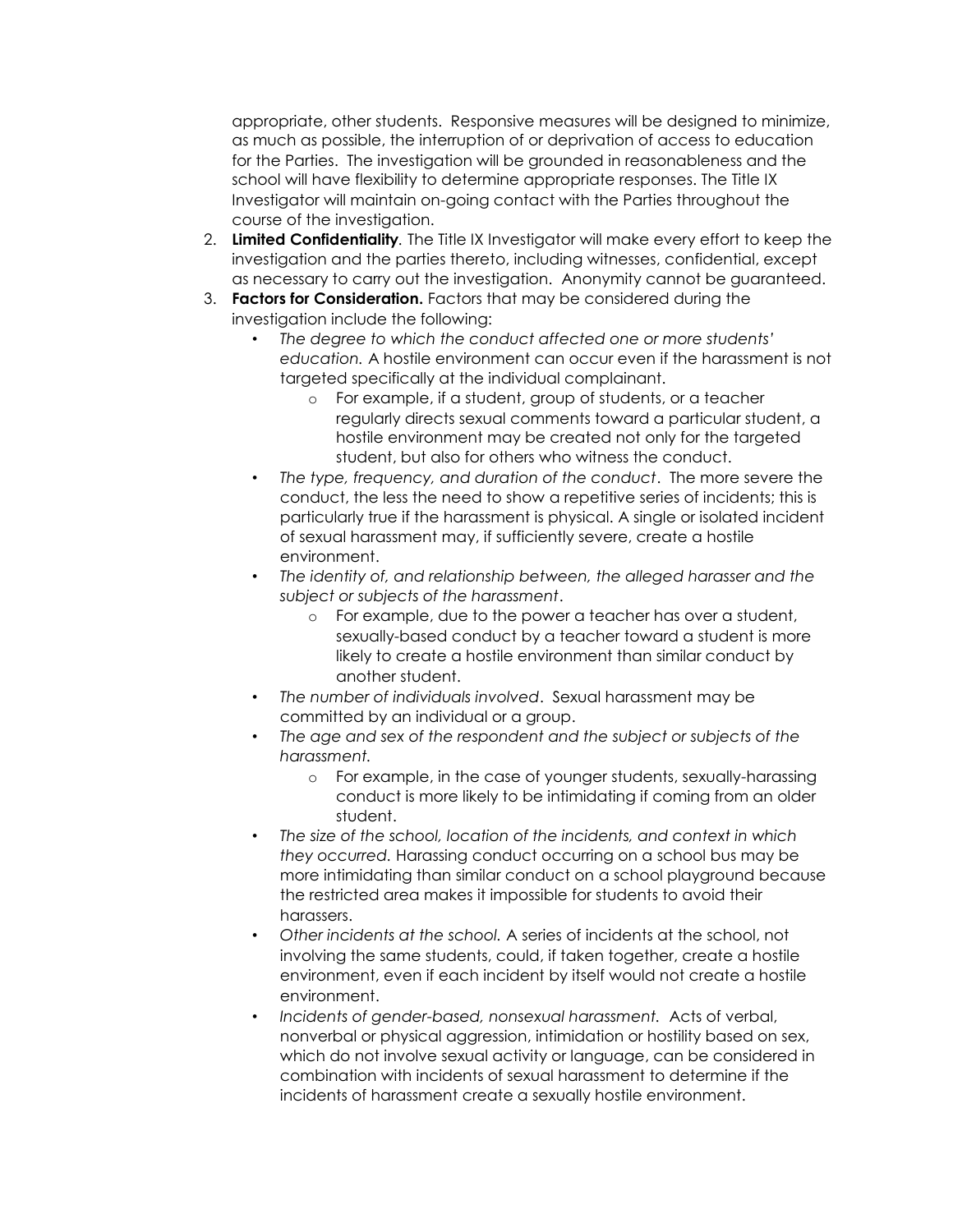- D. **Relevant Information for Investigation**. The Title IX Investigator may collect and consider the following types of information:
	- Statements by any witnesses to the alleged incident;
	- Evidence about the relative credibility of the complainant, respondent, and relevant witnesses;
	- Evidence that the respondent has been found to have harassed others;
	- Evidence that the complainant has made false allegations against other individuals;
	- Evidence of the complainant's reaction or behavior after the alleged harassment;
	- Evidence as to whether the complainant filed a complaint or took other action to protest the conduct soon after the alleged incident occurred; and
	- Other contemporaneous evidence of the harassment (e.g., reporting conduct to parents, friends, etc.).

# **V. Report and Communication of Finding and Recommendations to Parties**

In a prompt and timely manner as soon thereafter as practicable based on all of the facts and circumstances, the Title IX Investigator will provide written notice of his/her findings to the complainant and respondent ("Parties"). The findings will include, but not be limited to, whether the allegations of sexual harassment were substantiated, and, if so, the disciplinary and remedial measures recommended to address/remedy the substantiated sexual harassment claims. The findings can also include, where applicable, outcomes related to conduct that does not rise to the level of sexual harassment but is inconsistent with school rules and the Code of Conduct.

If the Title IX Investigator determines that the sexual harassment claim is substantiated, he/she will recommend immediate action to end the harassment and prevent its recurrence. The recommended action will depend upon the degree of control the school has over the harasser and the nature, frequency and severity of the substantiated sexual harassment. In all instances, the Title IX Investigator shall follow-up and communicate with the Complainant at the conclusion of the investigation. The recommended action could include a verbal warning, written reprimand, a no-contact requirement, short-term or long-term suspension, expulsion or termination, consistent with all school rules and policies, including the Code of Conduct. Counseling for the Complainant and will also be considered as possible remedial action.

- If the respondent is a teacher or school employee, the Title IX Investigator and/or Human Resources Department will recommend discipline commensurate with the substantiated violation, up to and including, immediate termination.
- If the respondent is another student or students, the Title IX Investigator will recommend discipline commensurate with the substantiated violation, up to and including a recommendation for expulsion.
- If the respondent is a third party over which the school has some control, such as an independent contractor working for the school, the Title IX Investigator may recommend immediate termination of the relationship and steps to prohibit entry on school grounds or at school-sponsored activities.
- If the respondent is a third party over which the school has little or no control, the Title IX Investigator may recommend that the school call upon the principal, parent or other person/entity who has some control over the third party and request that the third party take steps to immediately and appropriately discipline the harasser.
- If the substantiated sexual harassment denied or limited the victim' s ability to participate in or benefit from a school program, the Title IX Investigator will recommend